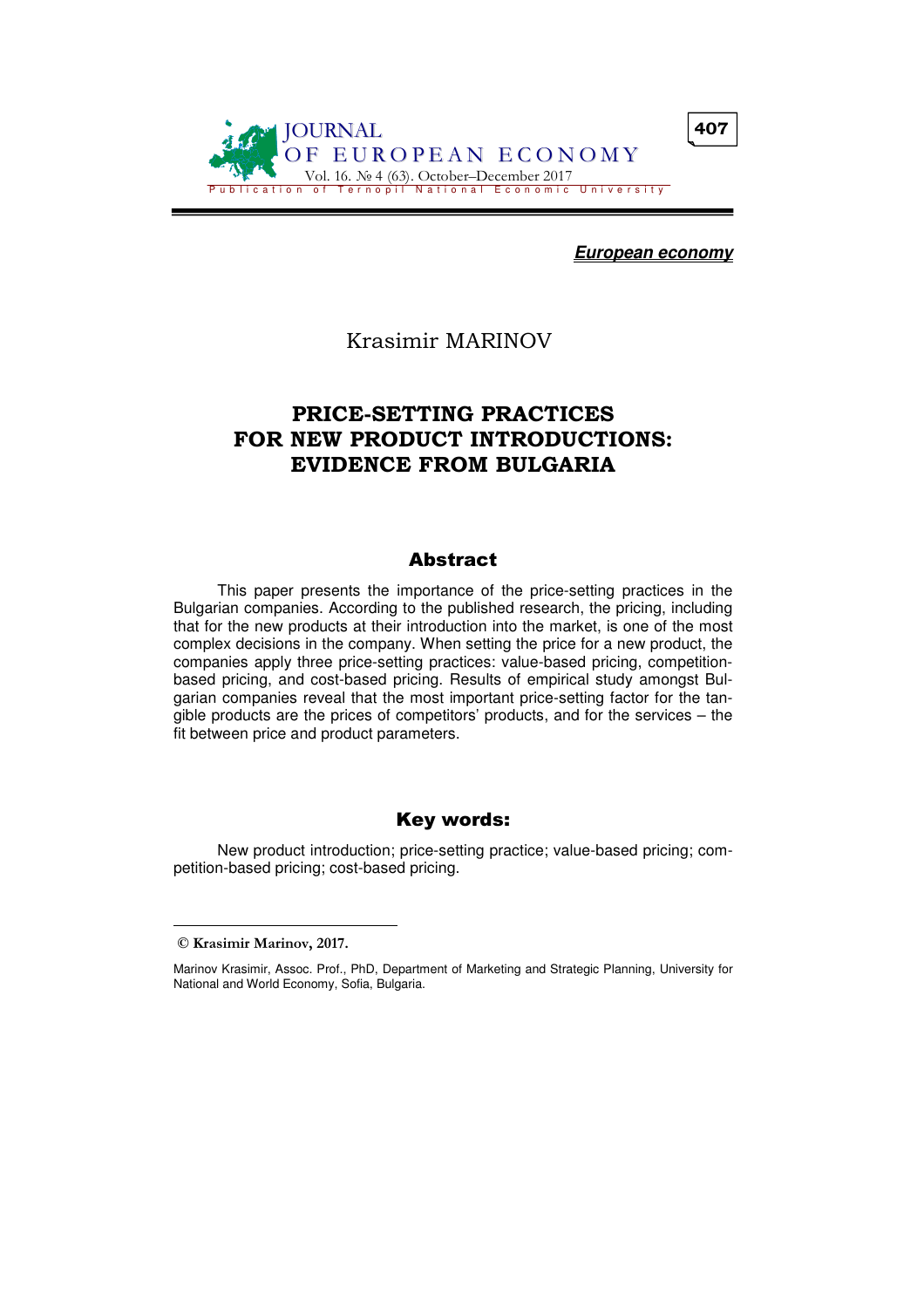**JEL:** M31.

#### 1. Literature overview

Pricing is one of the most complex operations in companies practice. In order to be successfully carried out, apart from analyzing all the primary information available, companies stick to certain pricing practices. The latter are a set of operations performed by the organization managers which lead to decisions being taken for a certain price. Pricing practices arise in the context of an organizational process within which information is collected, shared and interpreted. And whereas price strategies and tactics are visible on the market in the form of changes in prices, using package prices, introducing various price level for products of one product line, etc., pricing practices remain hidden within the organization (Noble and Gruca, 1999). Some studies (e.g. Tzokas et al., 2000) call pricing practices pricing methods in order to refer to the operations companies perform to set prices. Insofar as pricing methods are interpreted as alternative and mutually exclusive operations, a number of more recent studies prefer the term pricing practices due to empirical evidence that companies use simultaneously various types of information when taking a decision for the price (Ingenbleek et al., 2003).

Monroe suggests a concept for the price decision which is presented in Figure 1 (Monroe, 2003). When setting the initial price interval, the maximum price depends on consumers' perceptions of the value of the seller's offer. Direct variable costs indicate the price minimum. A suitable price is found in the interval between the maximum and minimum price. The complexity increases if the company tries to select the final interval within which it can change the price. Competition may decrease the price maximum and the company objectives to cover part of the indirect costs as well as certain regulatory requirements may increase the price minimum. Monroe notes that after all these factors have been taken into consideration, the price interval becomes significantly narrower. Depending on the type of product and peculiarities of demand and competition the final price interval may be too big or not exist (Monroe, 2003).

From this perspective setting a suitable price for the new product may be considered as establishing the final price interval. It follows from here that pricing practices of the companies need to be targeted at collecting those pieces of information that assist them in establishing the price interval. As information ultimately depends on the product and market peculiarities, then company pricing practices need to be related with these peculiarities.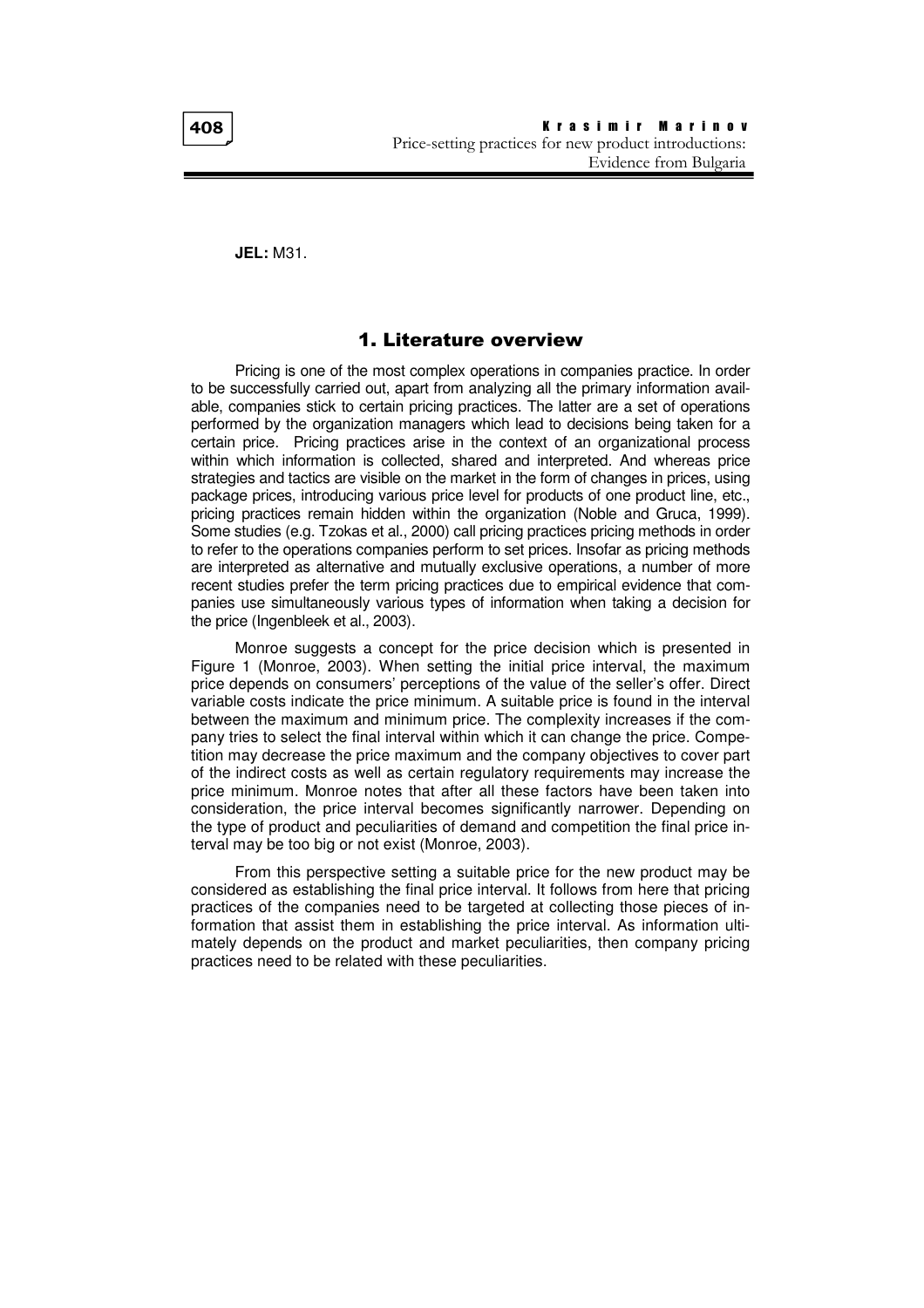#### Figure 1

#### **Monroe's price-setting concept**



This report focuses on three pricing practices which are respectively based on information on value for the consumer, on competitors and on costs.

Pricing based on value for the consumer gives an answer to the question «What is the consumer's perception of the company product value?» As T. Netseva-Porcehva notes, the value may obtain a quantitative dimension through an evaluation of the amount of money which consumers are willing to pay for the benefits perceived which they would receive if they accepted the offer of the market (Netseva-Porcheva, 2011).

Pricing based on competition gives an answer to the question «What price do competitors set for the benefits they offer? Considering competitors» prices in connection with their market positions allows assessing quantitatively the relative position of the company. For example, if the new product of the company provides fewer benefits compared to a competitor's product, then with this pricing practice the price of the new product most probably would be lower than the competitor's price.

Cost-based pricing may lead to setting the price through setting the amount of variable and fixed costs related to development, production and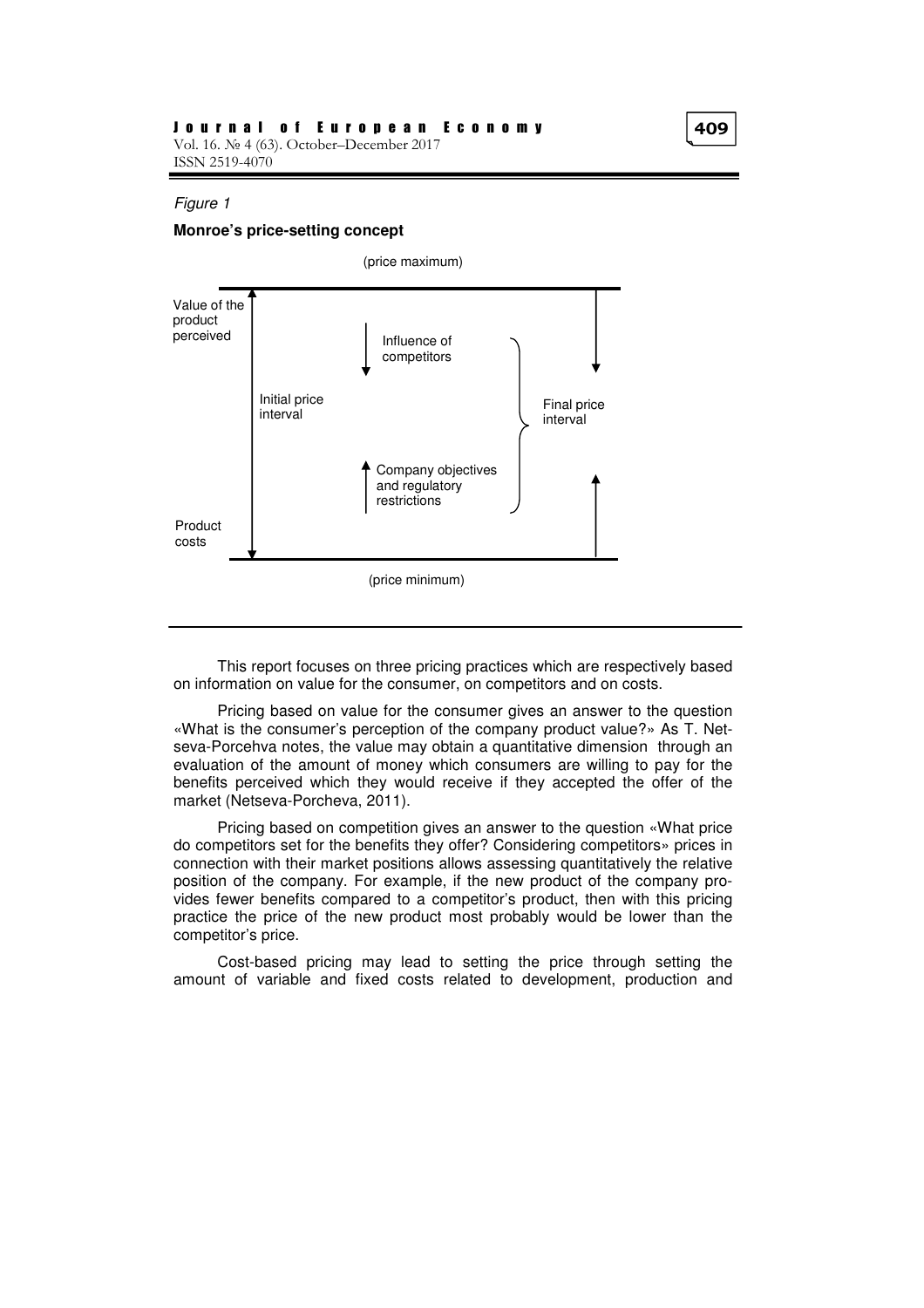launching the new product on the market. This practice can answer the question: Which is the lowest possible price that the company can offer so that it is profitable? The information on fixed and variable costs is required so that the final price interval can be determined. Fixed costs can be determined only after a precise assessment of the expected volume of sales (Nagle and Holden, 1995).

Ingenbleek et al. note that the effect of one or another pricing practice on the results of the new product is mediated by the product and market peculiarities (Ingenbleek et al., 2003). Scientists bring these peculiarities down to whether there is a relative advantage of the product and what is the intensity of competition. The relative advantage of the product refers to the relative advantage of the new product over competitors' products (Atuahene-Gima, 1995). As many studies show (Evanschitzky et al, 2012), the advantage of a product is a factor that has a strong effect on the results of the new product. Competition intensity refers to the conditions of the market where the new product is introduced. Studies show that competition is among the main forces that limit the capacity of the company to make use of the value for consumers it creates (Achrol, 1991; Day and Montgomery, 1999; Homburg and Pflesser, 2000).

# 2. Methodological aspects

In order to improve market performance of the new product, pricing studies recommend using information for its value for the consumer [Anderson et al., 2010; Monroe, 2003; Nagle and Hogan, 2006]. This recommendation is based on studies on price perception according to which consumers' intentions for purchase arise as a result of correspondence between product quality and price (Grewal et al., 1998; Zeithaml, 1988).

Value-based pricing provides information to managers on how their consumers arrive at this correspondence. Since correspondence may be different for the different market segments and purchasing conditions, this information allows managers to increase the likelihood that correspondence which customers arrive at leads to the product being purchased. This also includes the cases when consumers perceive price as a signal of quality. Since consumers seek a balance between quality and price regardless of the market situation, a hypothesis may be formed for a positive effect of value-based pricing on the new product market performance.

The bigger the advantage of the product is and the lower the price of the product is, the bigger is the correspondence between quality and price which consumers arrive at. For example, Tversky and Kahneman defend the view that since people are not inclined to lose, they are sensitive to low prices when taking a decision to purchase (Tversky and Kahneman, 1991).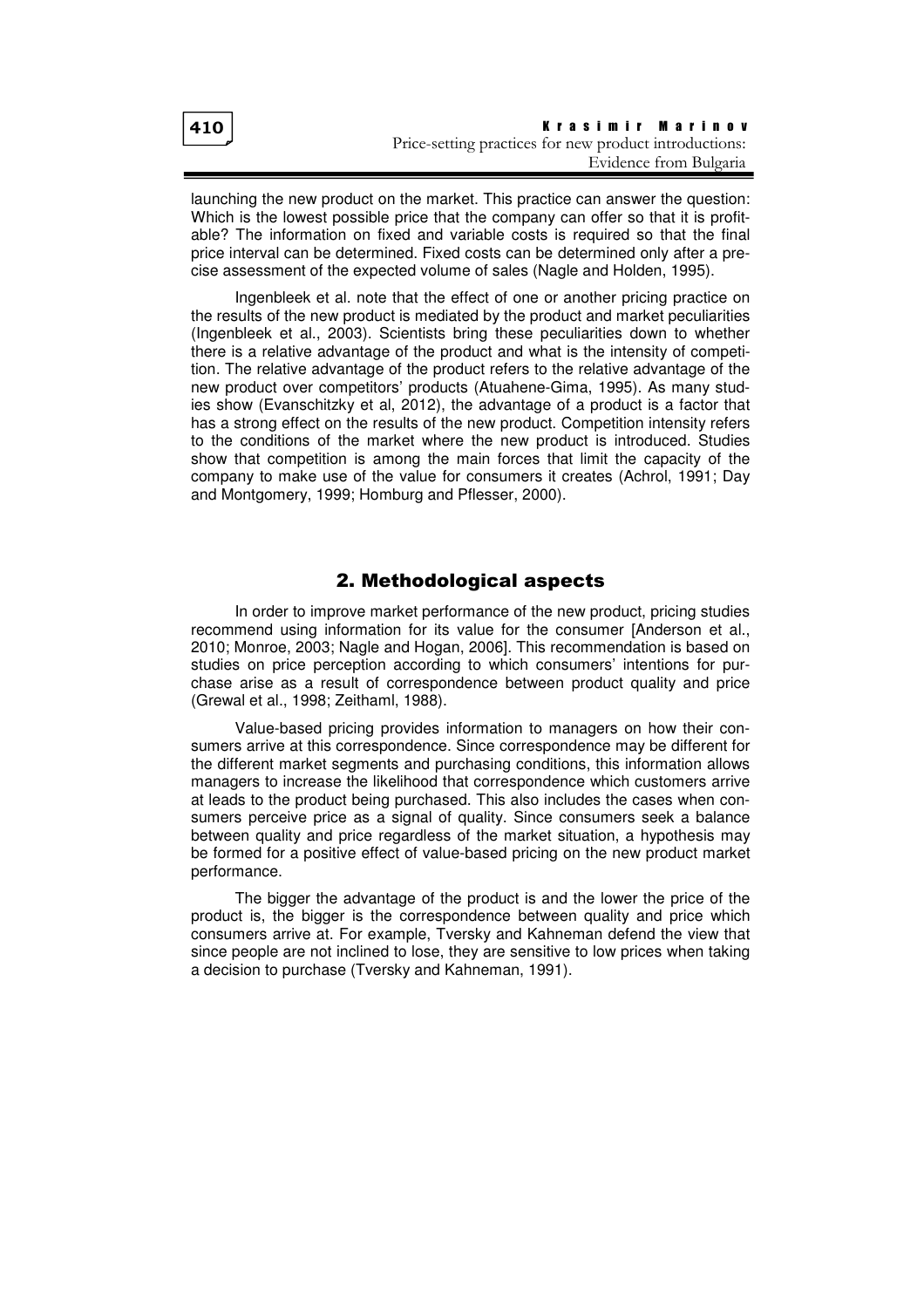Companies widely use this dependence and set prices which consumers perceive as profitable, as a good deal and which probably will stimulate product performance on the market. In this sense, competition-based pricing is appropriate as it demonstrates the best prices of competitive offers which consumers may use as a benchmark. Companies may use the information collected for the purposes of competition-based pricing in order to set lower prices compared to those with which consumers compare which in turn increases the likelihood that consumers will purchase the new product. This reasoning is valid for stable markets where suppliers' offers do not vary much in time. On such markets competitors' reference prices are not largely affected by state-of-affairs factors which are difficult for companies to track (Mazumdar et al., 2005). Competition-based pricing is expected to stimulate product market performance if competition intensity is very low. Nevertheless, on many markets information on competitors' prices gets outdated too quickly so as to be used by consumers as a reasonable benchmark (Mazumdar et al., 2005; Rajendran and Tellis, 1994). On such markets cost-based pricing is a better practice for companies since it helps the company to choose how low its price may get. Therefore, the assumption may be made that in the conditions of a bigger advantage of the product and lower intensity of competition, competition-based pricing leads to a better market performance of the new product; respectively in the conditions of a bigger advantage of the product and higher intensity of competition, cost-based pricing leads to a better market performance of the new product.

# 3. Results obtained

At the end of 2016 an empirical study was conducted among 304 managers of companies which operate on the territory of Bulgaria and are active in developing new products (they have at least 2 new products over the last 2 years before the study). A main method for data collection is the structured personal interview.

In order to study pricing practices following the approach of Ingenbleek et al. (Ingenbleek et al., 2013), the following empirical indicators have been used (Table 1). The participating managers were asked the question «What is the main thing that has been taken into account when setting the price of the latest new product launched on the market by your company (up to three answers)?» Interviewees' answers are provided in Table 2.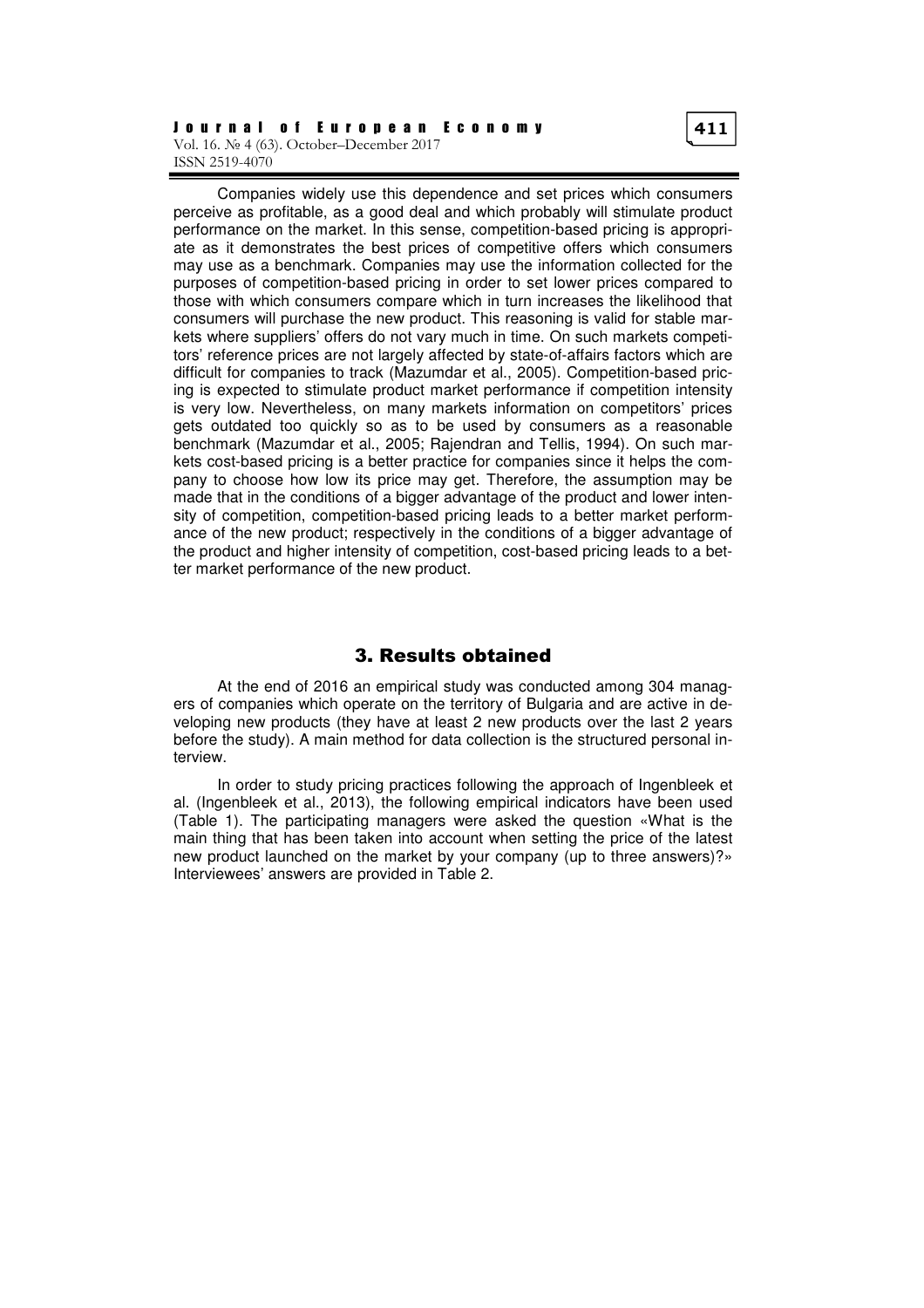#### Table 1

# **Empirical indicators for pricing practices study**

| Pricing practice           | <b>Empirical indicators</b>                       |  |
|----------------------------|---------------------------------------------------|--|
|                            | 1. Advantages of the new product for consumers    |  |
|                            | 2. Correspondence between product price and       |  |
| Pricing based on value for | parameters                                        |  |
| the consumer               | 3. Advantages of the new product compared to      |  |
|                            | competitive products                              |  |
|                            | 4. Value of the product perceived by the consumer |  |
| Competition-based pricing  | 5. Competitive products prices                    |  |
| Cost-based pricing         | 6. Costs for the new product                      |  |

# Table 2

### **Distribution of the answers for the pricing factors applied**

| Pricing factors                                                           | What is the main thing that has been taken<br>into account when setting the price of the lat-<br>est new product launched on the market by<br>your company (up to three answers)? (%) |  |
|---------------------------------------------------------------------------|---------------------------------------------------------------------------------------------------------------------------------------------------------------------------------------|--|
| 5. Competitive products prices                                            | 57,6                                                                                                                                                                                  |  |
| 6. Costs for the new product                                              | 51,6                                                                                                                                                                                  |  |
| 2. Correspondence between<br>product price and parameters                 | 49,7                                                                                                                                                                                  |  |
| 3. Advantages of the new prod-<br>uct compared to competitive<br>products | 31,3                                                                                                                                                                                  |  |
| 1. Advantages of the new prod-<br>uct for consumers                       | 28,9                                                                                                                                                                                  |  |
| 4. Value of the product per-<br>ceived by the consumer                    | 26,6                                                                                                                                                                                  |  |
| Other                                                                     | 1,6                                                                                                                                                                                   |  |

These results show that competition-based pricing is the predominant pricing practice applied in more than half of the Bulgarian companies studied. Costbased pricing is second in terms of importance. Our expectations for the strongest spread of pricing based on value for the consumer are not met. The reasons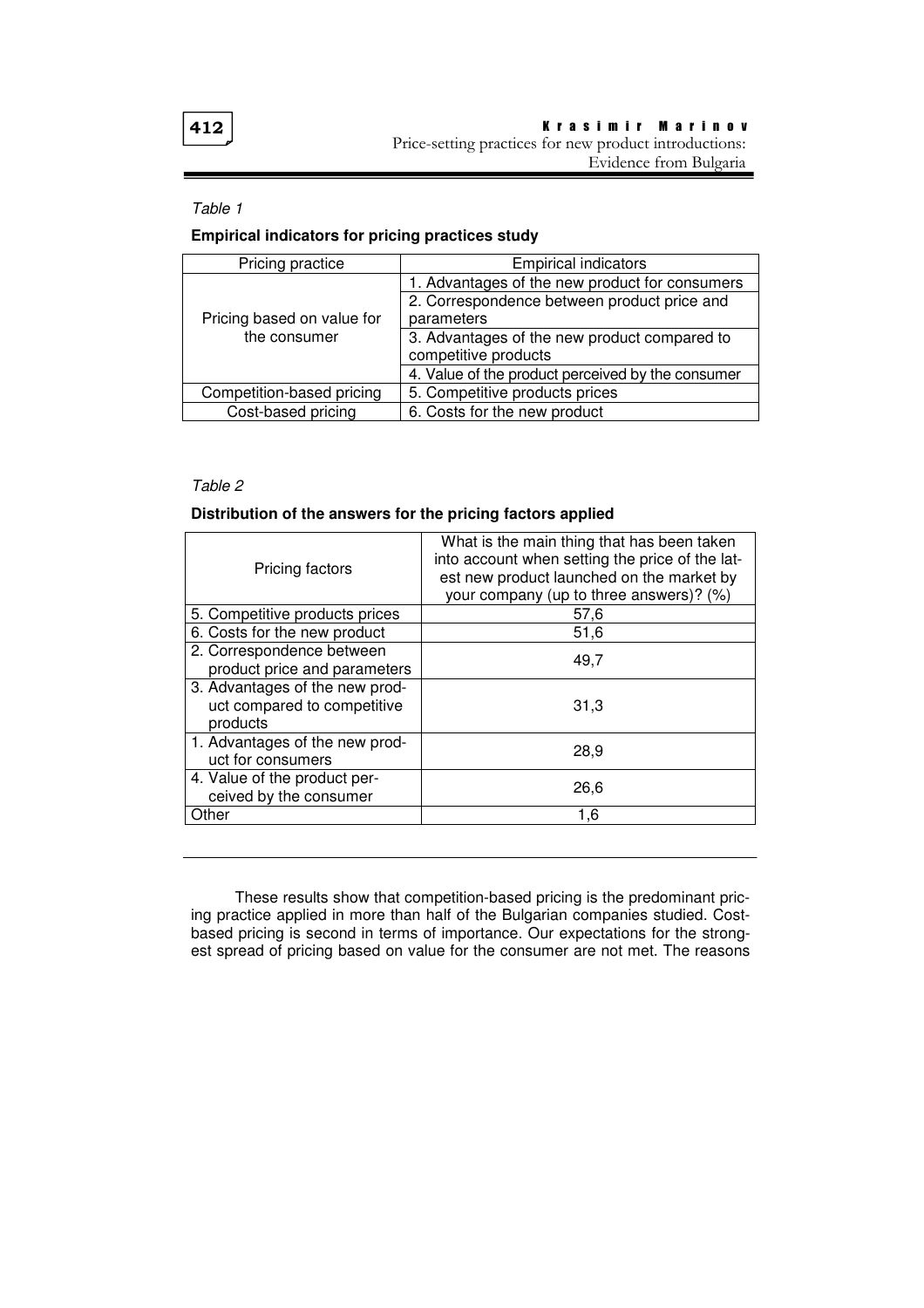for these results need to be studied further but certainly the greater complexity when applying value-based pricing matters.

Interesting is the difference between tangible and intangible products (services) regarding the main pricing factor (Table 3). As for tangible products, the order of pricing factors follows the one that is typical of the whole sample where the importance of competition-based pricing and cost-based pricing is even greater. As for services, the product price and parameters correspondence is the most widespread pricing factor, although a bit more than the others.

#### Table 3

#### **Distribution of the answers for the pricing factors applied for tangible products and services**

| Pricing factors                                                           | What is the main thing that has been taken<br>into account when setting the price of the lat-<br>est new product launched on the market by<br>your company (up to three answers)? (%) |                          |
|---------------------------------------------------------------------------|---------------------------------------------------------------------------------------------------------------------------------------------------------------------------------------|--------------------------|
|                                                                           | A new tangible                                                                                                                                                                        | A new intangible product |
|                                                                           | product                                                                                                                                                                               | (a new service)          |
| 5. Competitive products prices                                            | 63,6                                                                                                                                                                                  | 49,2                     |
| 6. Costs for the new product                                              | 59,5                                                                                                                                                                                  | 40,8                     |
| 2. Correspondence between                                                 | 49.7                                                                                                                                                                                  | 50,0                     |
| product price and parameters                                              |                                                                                                                                                                                       |                          |
| 3. Advantages of the new prod-<br>uct compared to competitive<br>products | 30,1                                                                                                                                                                                  | 33,1                     |
| 1. Advantages of the new prod-<br>uct for consumers                       | 23,1                                                                                                                                                                                  | 36,9                     |
| 4. Value of the product per-<br>ceived by the consumer                    | 24,3                                                                                                                                                                                  | 29,2                     |
| Other                                                                     | 2,3                                                                                                                                                                                   | 0,8                      |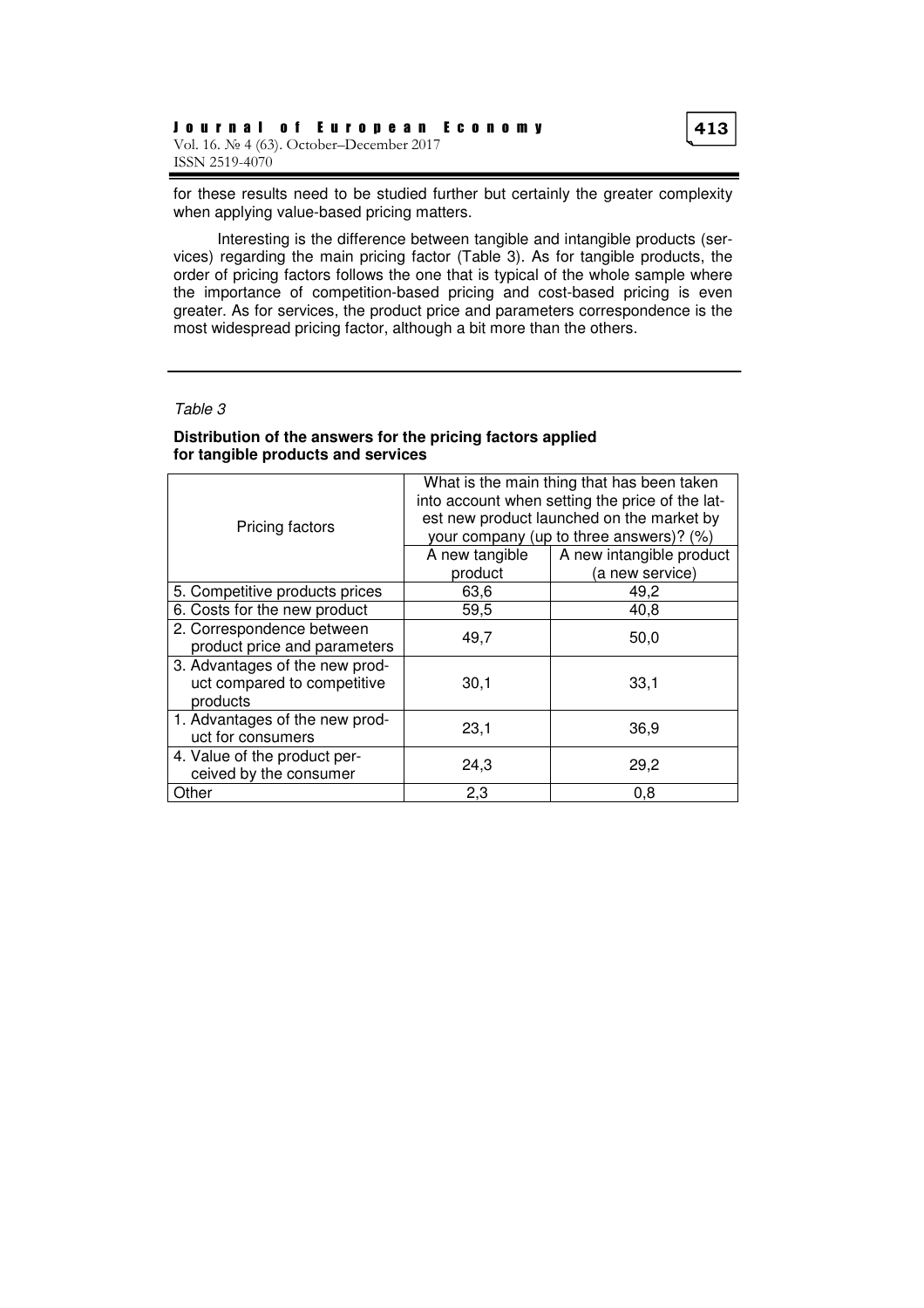414

K r a s i m i r M a r i n o v Price-setting practices for new product introductions: Evidence from Bulgaria

### References

- 1. Achrol, R. S. (1991). Evolution of the marketing organization: New forms for turbulent environments. Journal of Marketing 55 (October): 77–93.
- 2. Anderson, J. C., M. Wouters, and W. van Rossum. (2010). Why the highest price isn't the best price. MIT Sloan Management Review 51 (2): 69–76.
- 3. Atuahene-Gima, K. (1995). An exploratory analysis of the impact of market orientation on new product performance – a contingency approach. Journal of Product Innovation Management 12: 275–93.
- 4. Day, George S. , David B. Montgomery (1999). Charting New Directions for Marketing. Journal of Marketing, 63 (Special Issue), 3–13.
- 5. Evanschitzky, Heiner , Martin Eisend, Roger J. Calantone, and Yuanyuan Jiang (2012). Success Factors of Product Innovation: An Updated Meta-Analysis, Journal of Product Innovation Management, 29(S1): 21–37.
- 6. Grewal, D., K. B. Monroe, and R. Krishnan (1998). The effects of price comparison advertising on buyers' perception of acquisition value, transaction value, and behavioral intentions. Journal of Marketing 62 (April): 46–59.
- 7. Homburg, C., and C. Pflesser (2000). A multiple-layer model of marketoriented organizational culture: Measurement issues and performance outcomes. Journal of Marketing Research 37 (November): 449–62.
- 8. Ingenbleek, Paul T. M., Ruud T. Frambach, and Theo M. M. Verhallen (2013). Best Practices for New Product Pricing: Impact on Market Performance and Price Level under Different Conditions. Journal of Product Innovation Management.
- 9. Ingenbleek, P., M. Debruyne, R. T. Frambach, T. M. M. Verhallen (2003). Successful new product pricing practices: A contingency approach. Marketing Letters 14 (4): 289–305.
- 10. Mazumdar, T., S. P. Raj, I. Sinha (2005). Reference price research: Review and propositions. Journal of Marketing 69 (October): 84–102.
- 11. Monroe, K. B. (2003). Pricing: Making profitable decisions. New York: McGraw-Hill.
- 12. Nagle, T. T., J. E. Hogan (2006). The strategy and tactics of pricing: A guide to profitable decision making. Englewood Cliffs, NJ: Prentice Hall.
- 13. Nagle, T. R. Holden. (1995). The Strategy and Tactics of Pricing: A Guide to Profitable Decision Making. Englewood Cliffs, NJ: Prentice Hall.
- 14. Netseva-Porcheva, T. (2011). Value-based pricing A success factor in the competitive struggle, Marketing, Jan 2011, pp. 227–236.